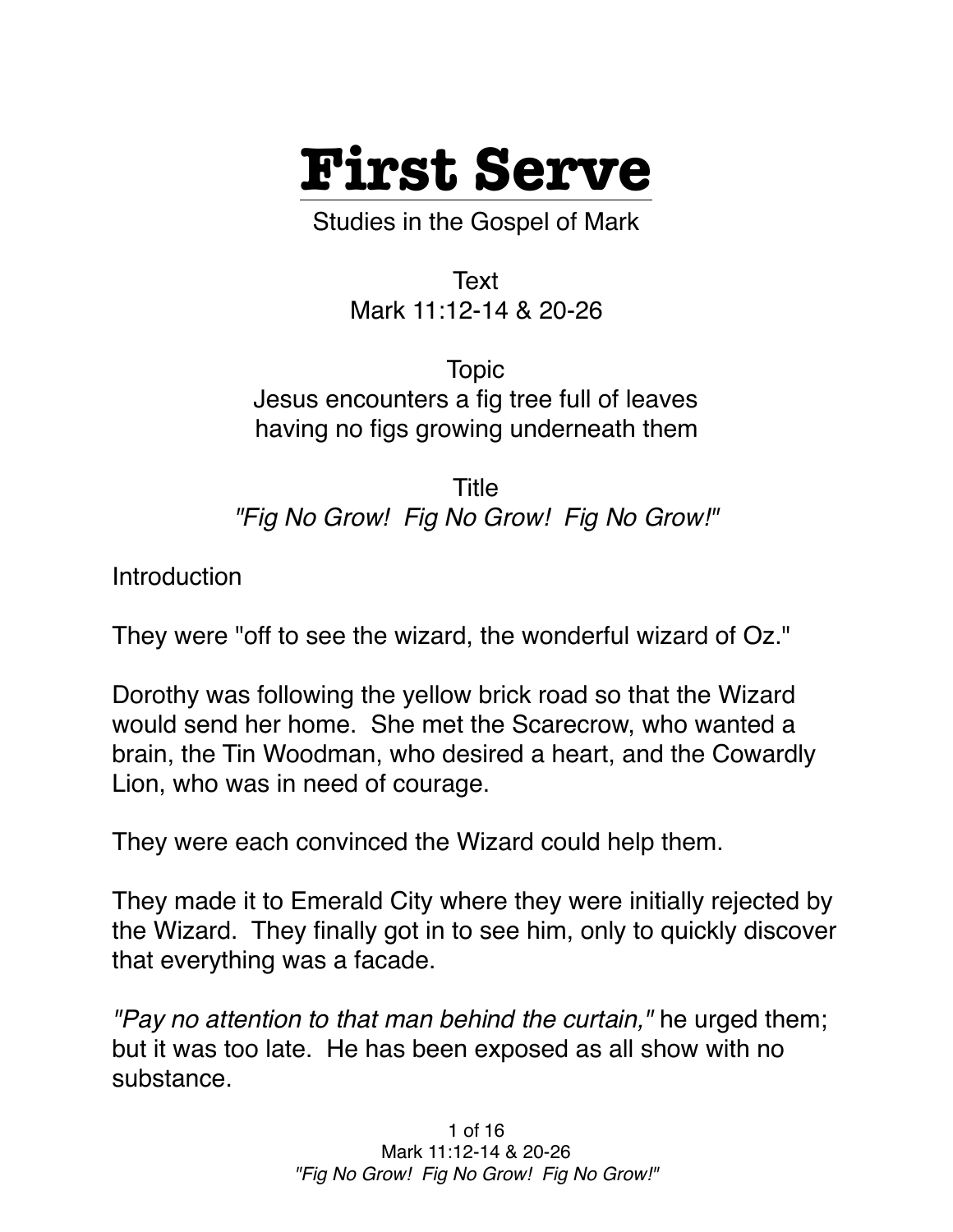In our verses, Jesus encounters a fig tree that is all show and no substance. It has put out its leaves, indicating there will be abundant fruit underneath, but, upon inspection, no figs are to be found.

In what seems to be a bizarre, out-of-character, destructive miracle, Jesus condemned the fig tree, and it withers from the roots and dies.

If that isn't weird enough, Jesus uses the occasion to say that if you have enough faith, you can toss a mountain into the sea.

It all sounds like some kind of environmental disaster.

Obviously there is a lot going on here. I'll organize my thoughts around two points: #1 Check For Fruit Under Your Leaves, and #2 Check For Faith Behind Your Labor.

#1 Check For Fruit Under Your Leaves (v12-14)

It was revenge for all battered vending machines. In the film, *The Sum of All Fears,* the terrorist bomb that exploded was hidden in a cigarette vending machine at a professional sporting event in Baltimore.

Admit it - You've severely beaten a vending machine at one time or another. It started out innocently enough, with you thinking that a little bump or nudge would somehow cause it to either dispense your selected item, or return your money.

When that didn't work, the violence escalated.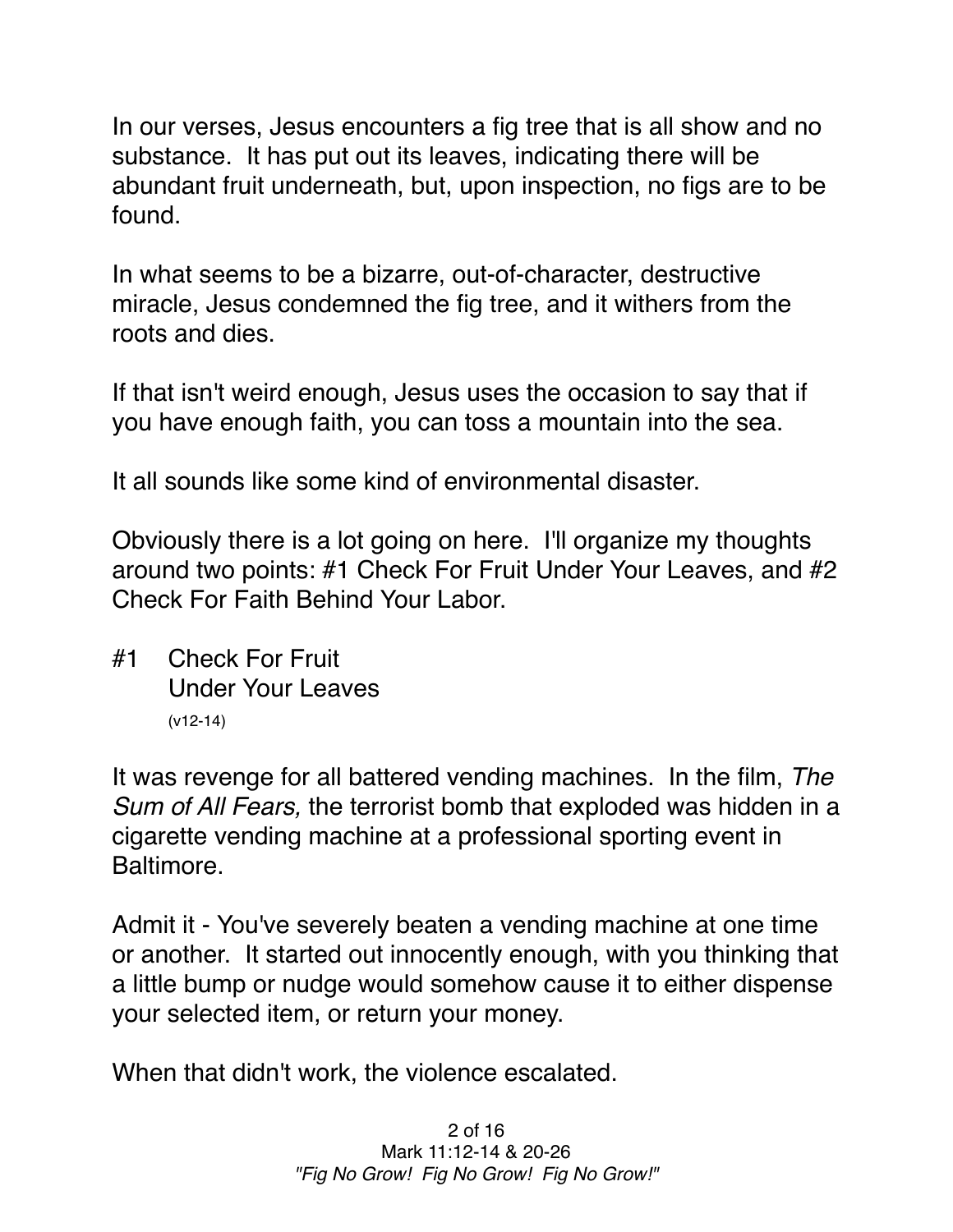Debra Johnson was caught on a surveillance camera shoving newspaper into a 7-Up vending machine outside a Piggly Wiggly in New Bern, NC. She then lit the newspaper on fire, grabbed a soda from a different vending machine and walked away. The fire melted the vending machine, destroying its contents and about \$35 in change.

I want to assure you, that was *not* what Jesus was doing to the fruitless fig tree. In fact, His actions are deeply symbolic and significant - both for the nation of Israel, and to individuals like ourselves.

Mar 11:12 Now the next day, when they had come out from Bethany, He was hungry.

Jesus was hungry. Any description of His physical condition always reminds me of the wonder of His uniqueness as the Godman.

- Jesus was eternally God. He never ceased to be God.
- In His incarnation, born of a virgin, Jesus was fully human. He rose from the dead in a glorified human body, in which He will remain eternally.

While He was on the earth He chose to not use the prerogatives of His deity. Instead He depended upon the leading of God the Holy Spirit.

Greek scholar Kenneth Wuest writes,

Our Lord lived His life on earth usually as the Man Christ Jesus. He was revealing Deity to humanity, and how else could He do that except in human terms, a human body, human limitations, and a human life lived among men.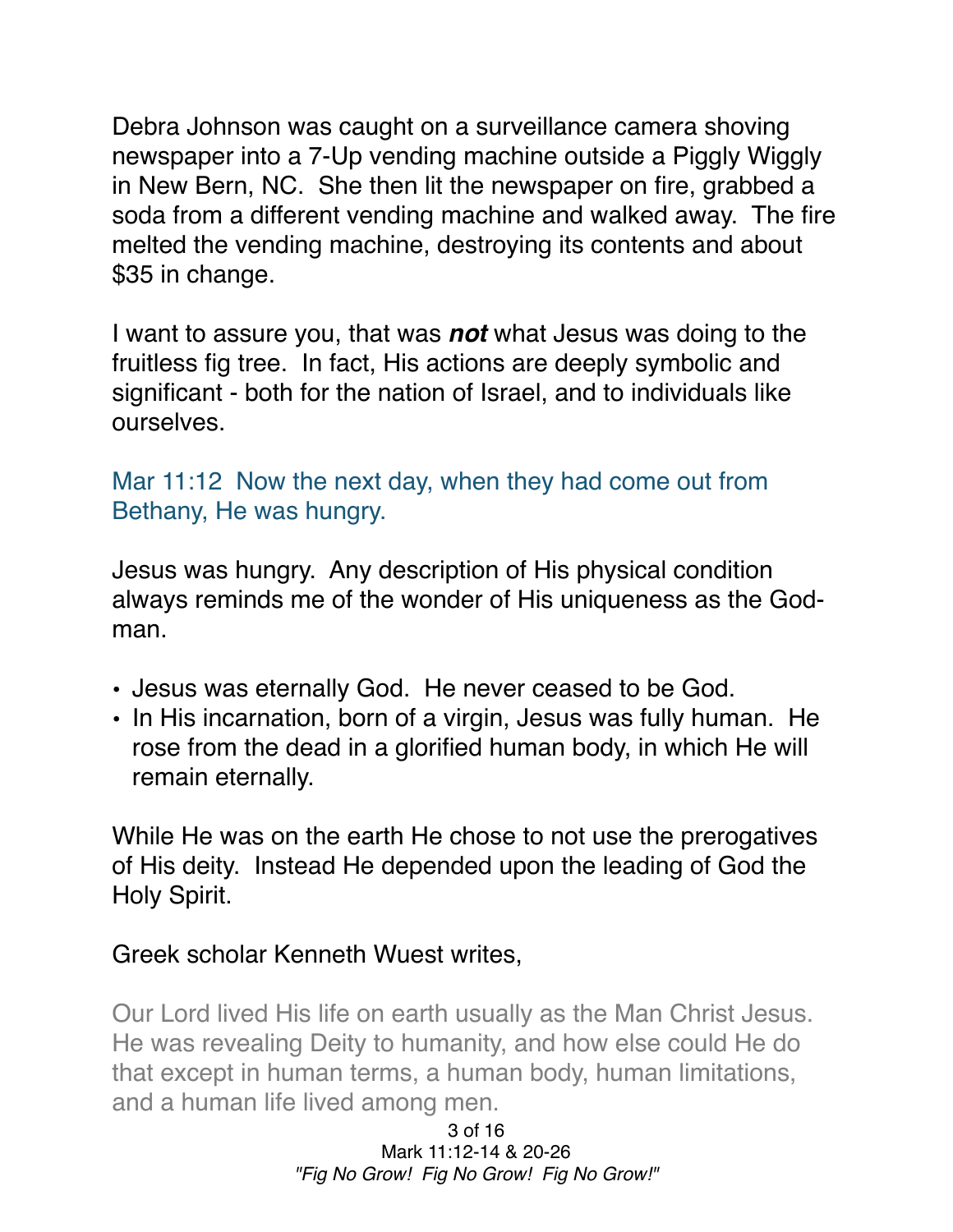On this occasion He was led by something as common as hunger, to see a fig tree. The Holy Spirit would use it to teach an incredibly powerful lesson.

Be aware of even the smallest things and expect God to use them to minister to you, and to others.

Mar 11:13 And seeing from afar a fig tree having leaves, He went to see if perhaps He would find something on it. When He came to it, He found nothing but leaves, for it was not the season for figs.

I can't believe how much is written by Bible commentators regarding the growth cycle of the Mediterranean fig tree. *None of them agree as to when the fruit forms, or for how long it can remain.*

The growth cycle isn't important; only the observable fact that the "fig tree [had] leaves."

What about Mark's comment, "it was not the season for figs?" If figs were not in season, why would Jesus expect to find any?

More importantly, if figs were not in season, what had the fig tree done wrong?

The solution seems to be that the tree was prematurely in leaf, growing in some sheltered spot, and it was therefore reasonable to expect a premature crop of figs.

Mar 11:14 In response Jesus said to it, "Let no one eat fruit from you ever again." And His disciples heard it.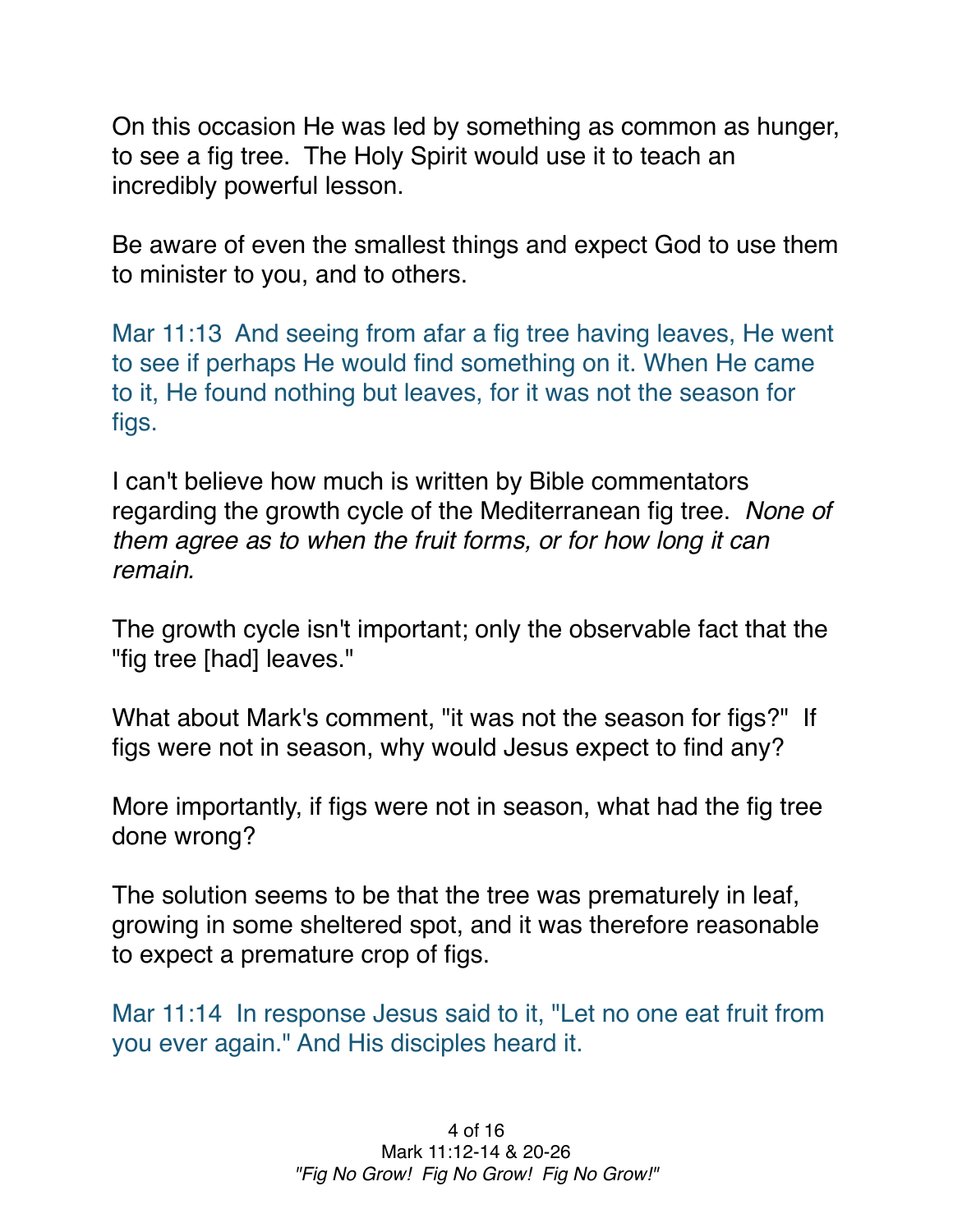The Lord condemned the tree, not just because of its fruitlessness, but because of its fruitlessness in the midst of a leafy display which promised fruit.

Let's get right to the point. The fig tree represents Israel. The prophet Hosea said, quoting God, "I found Israel like grapes in the wilderness; I saw your fathers as the firstfruits on the fig tree in its first season" (9:10).

The fig doesn't simply represent Israel as a symbol. It tells the spiritual condition of Israel. An entire chapter of the Book of Jeremiah - chapter twenty-four - tells of two baskets of figs. One is "very good," and the other "very bad." God explained to Jeremiah that they represented the spiritual condition of the Jews:

- Those who were "good" He would protect and keep.
- Those who were "bad" were headed to judgment.

BTW: The fig tree isn't the only fruit-bearing plant that represents Israel. We also read of the vine and the olive tree representing Israel. We are used to picking one national tree, or one state flower. Why there can only be one, I don't know. Israel is represented by all three.

The fig tree Jesus encountered was leafy, with the promise of finding abundant fruit under its leaves. Upon inspection, it was fruitless.

It is a perfect illustration of the nation of Israel as Jesus encountered her during His earthly ministry. Israel was all leaf, with no fruit.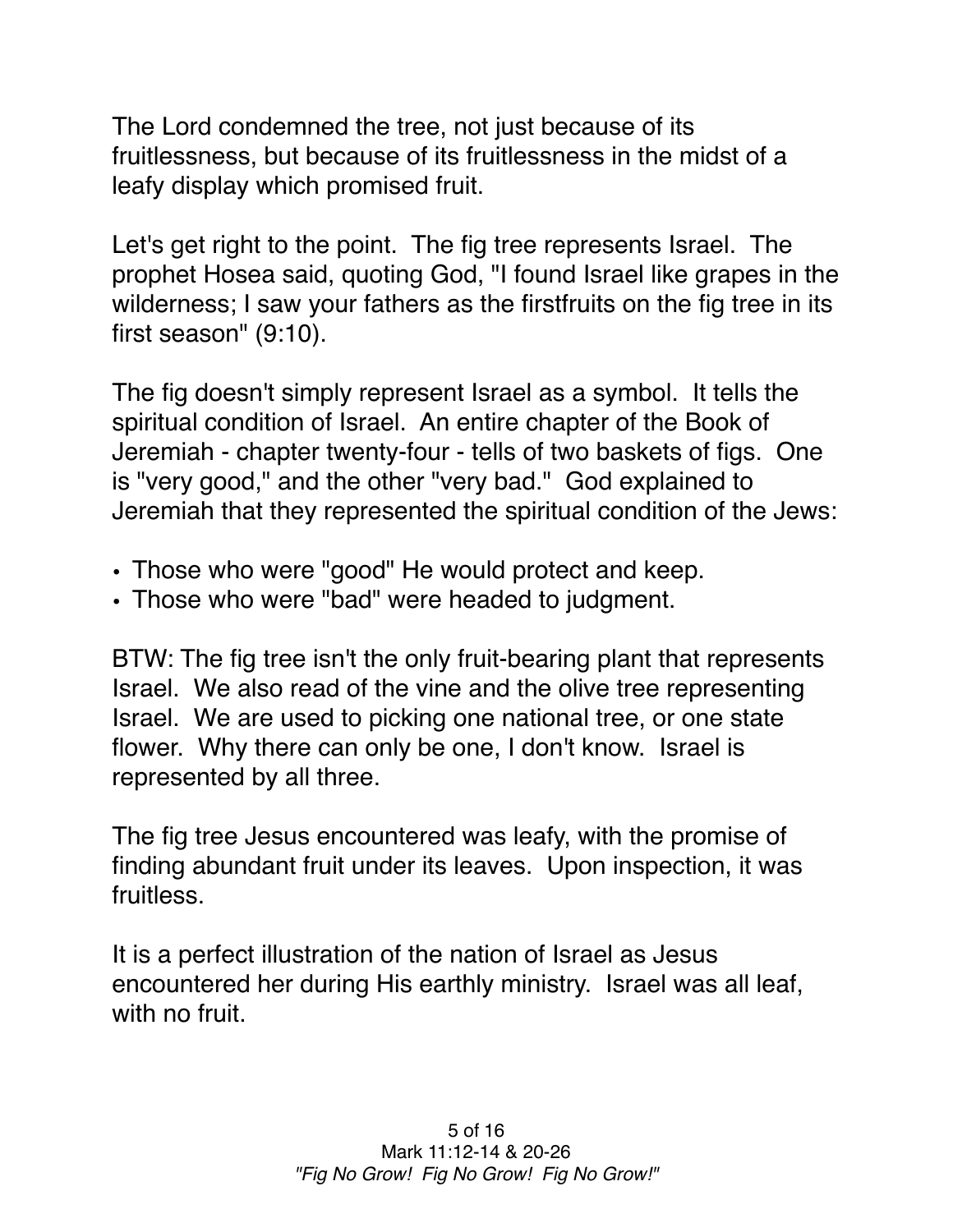Outwardly, there was the magnificent Temple, built-up for the Jews by King Herod. There was the priesthood, and the sacrificial system. They had the Scriptures. They had leaves.

Jesus shows us beneath the leaves, under the facade. The men most powerful among the Jews, and the ones recognized as the most spiritual, were plotting to kill Jesus.

In the Temple, the priests were running scams on the people by selling their pre-approved animals for sacrifice, and by charging exorbitant rates to exchange their provincial coins for the required Temple currency.

Leading up to this, Jesus had been exposing first century Judaism as an outward attempt at being righteous that had no effect on the inward person. It was a system of self-righteousness that promised salvation by outward works, but could not deliver on its promise.

At one point Jesus made the same observation by calling the religious leaders white-washed tombs. Outwardly they looked good, but inwardly they were full of dead men's bones. It was all a facade, masking their spiritual failure.

We are not the fig tree; and by "we," I mean the church, and the individual believers who comprise the church. We are, however, disciples, and are therefore expected to bear fruit.

- Jesus said, "'My true disciples produce much fruit. This brings great glory to my Father'" (John 15:8 NLT).
- Jesus also said, "'By their fruits you will know them'" (Matthew 7:20 NKJV).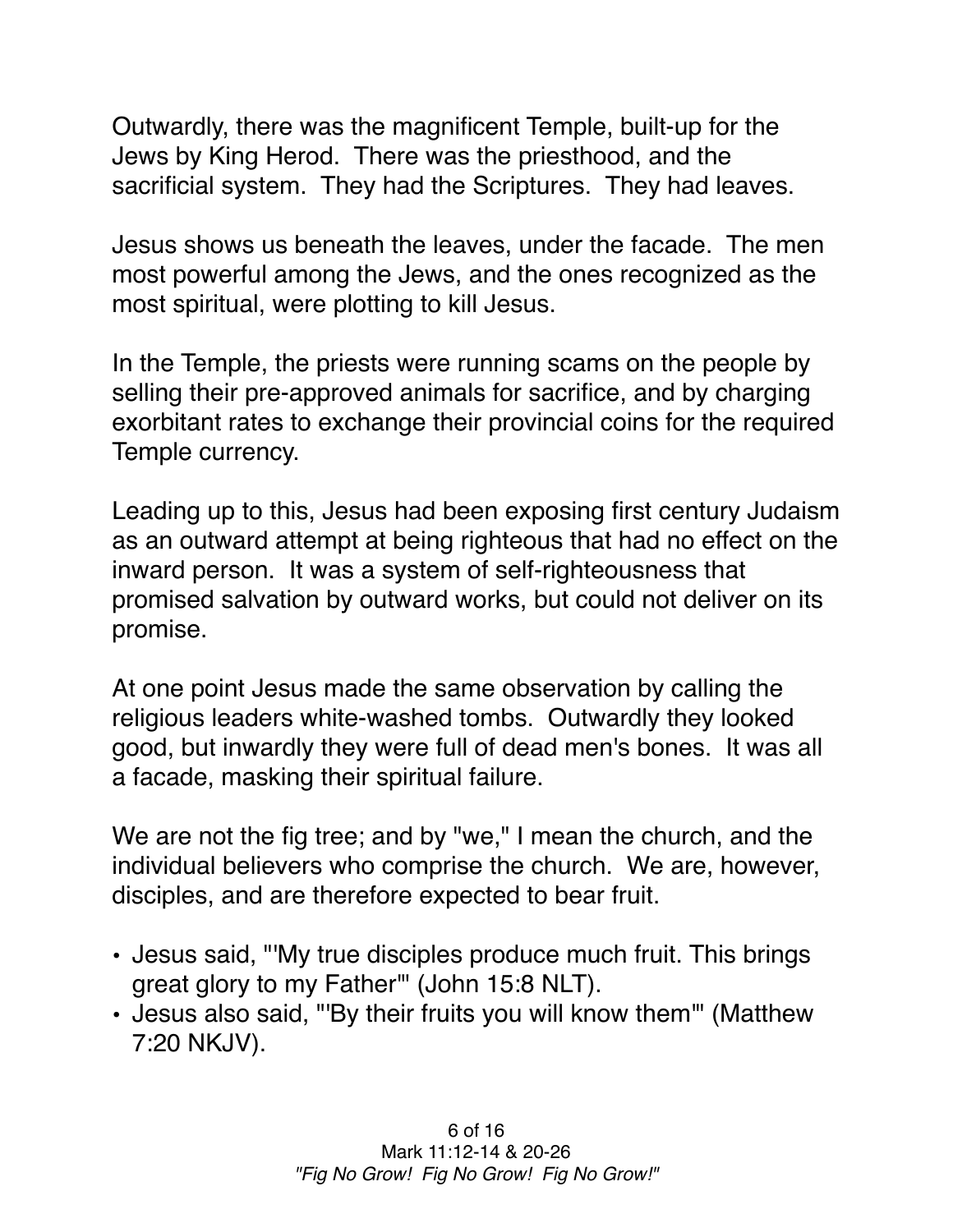Most of us have memorized the fruits of the Spirit listed in Galatians: "love, joy, peace, forbearance, kindness, goodness, faithfulness, gentleness and self-control."

Scholars like to point out that there is really only *one* "fruit of the Spirit," and that one is "love." The other words describe love.

Having said that, there are other things besides love that are considered spiritual fruit in our lives. For example:

- The apostle Paul regarded those he had helped lead to Christ as fruit. He wrote to the Christians at Rome: "I purposed to come unto you... that I might have some **fruit** among you also, even as among other Gentiles" (Romans 1:13).
- Paul thought of financial support as fruit. He commended Philippi as the only church that had sent an offering to help defray his expenses on his missionary trips. He calls such gifts "fruit" that would abound to their "account" (4:17).
- Genuine traits of godly character are also called fruits: "For the **fruit** of the Spirit is in all goodness and righteousness and truth" (Ephesians 5:9).

I conclude that there is no complete list we can make of the fruit that can be produced in our lives. It might be better to describe what we are looking for as **fruitfulness** in general.

Pastor Chuck Smith put it this way:

THE WHOLE IDEA IS THAT OF BEING FRUITFUL. The primary desire of my life is to bear good fruit for my Lord. No other accomplishments that I may achieve are as important as this. One day when I stand before Him to give an account of my life, this is all that will really matter.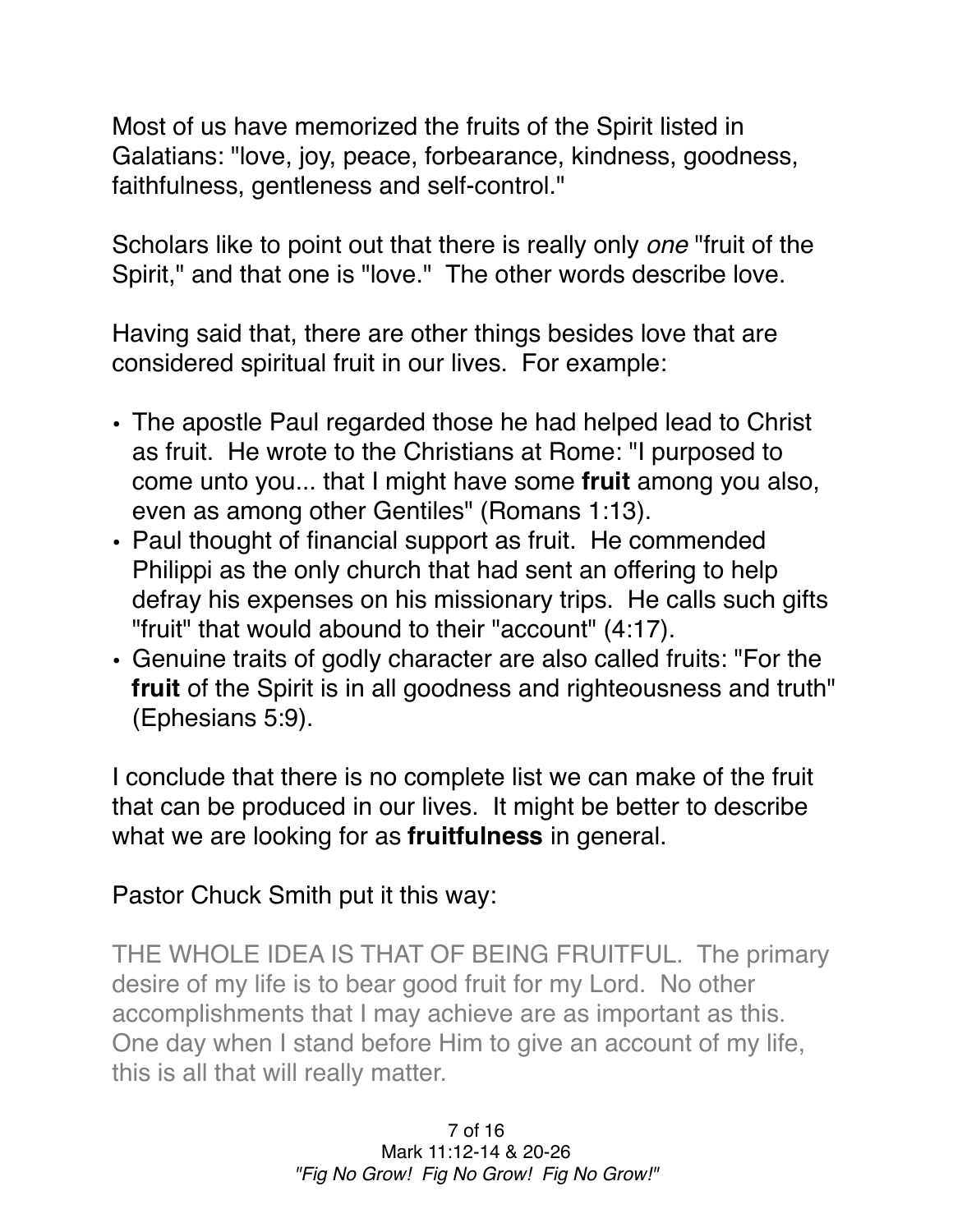How do you become fruitful? Fruit is a by-product of a plant existing in healthy conditions. Spiritual fruit a by-product of your healthy relationship with the Lord. As you abide in Christ, it just develops naturally.

- It is not something that is forced.
- You do not have to struggle to produce it.

It is still possible to have a lush and leafy exterior, but no fruit underneath. All false religions can be described that way, to a certain extent, because they present only outward requirements for pleasing God. They are leafy with works of righteousness, but none of those works can save you.

Then there are the groups that flat-out say you must do certain things to be saved, e.g., be water baptized, or speak in tongues.

Nope. Salvation is by grace alone, through faith alone, in Jesus Christ alone, *plus nothing.* Water baptism and speaking in tongues are added human works.

On an individual basis, Christians can emphasize how spiritual they are based on their outward works. Indeed, some of the people who are most admired in churches are esteemed for the wrong reasons. They seem successful, well-to-do, well-spoken. They promote certain standards that you must achieve in order to be like them. You get the impression that, somehow, they are better than you, more spiritual. But it's all for show.

Check to see if there is genuine and juicy spiritual fruit being produced as you abide with the Lord.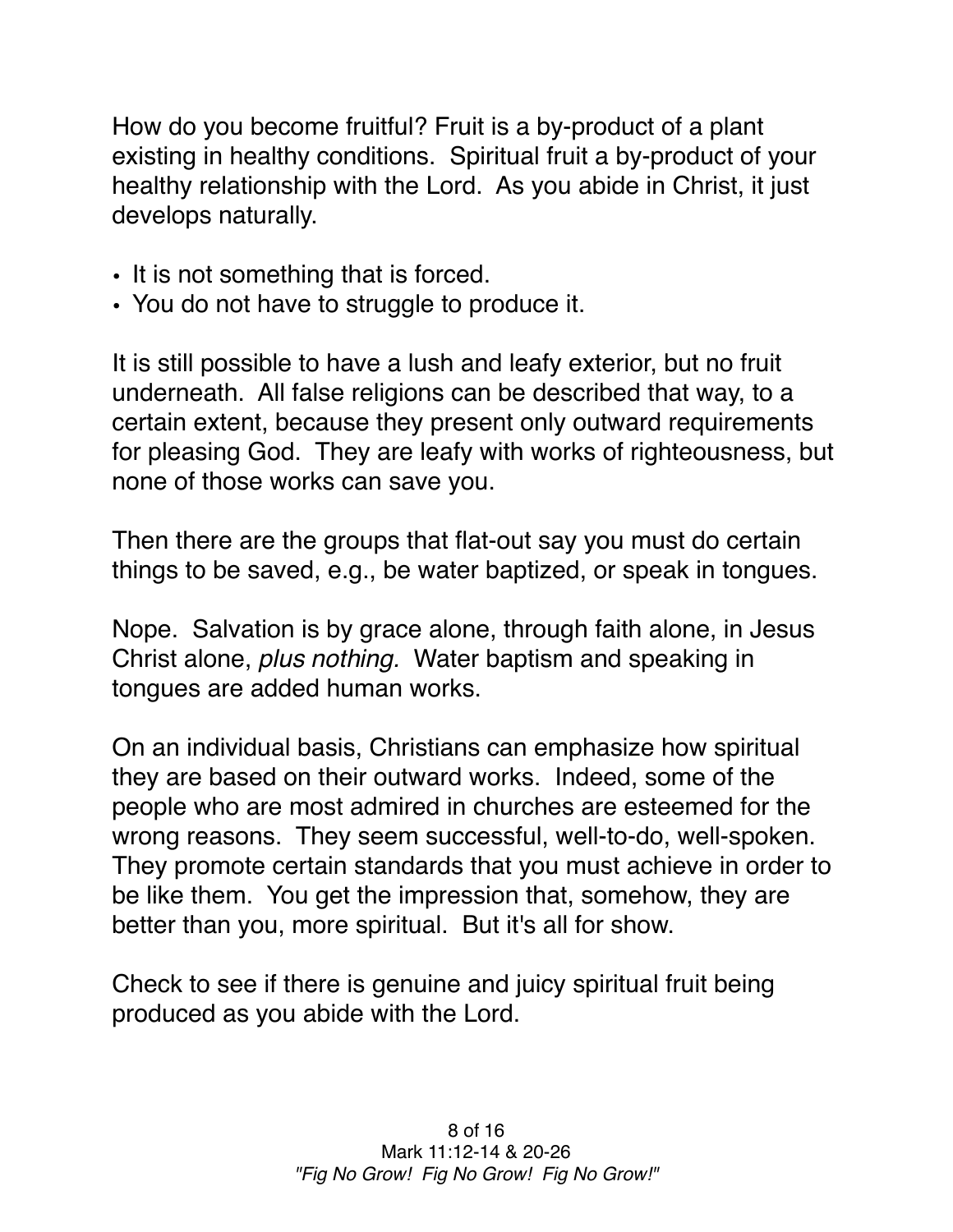#2 Check For Faith Behind Your Labor (v20-26)

We are deliberately skipping verses fifteen through nineteen. We'll get to them next time. Mark is giving us events in *chronological* order, and I want to take them in their *logical* order.

- Mark introduces us to the fruitless fig tree, then Jesus visits the Temple. He finishes the story of the fig tree in verses twenty through twenty-six. Those verses go together logically with what we've just studied.
- In verses fifteen through nineteen, Mark shows us Jesus overturning the tables in the Temple. He finishes that story in verses twenty-seven through thirty-three. Those verses go together logically.

## Mar 11:20 Now in the morning, as they passed by, they saw the fig tree dried up from the roots.

They could not see the roots, but from what they could see, it was evident that the fig tree was "dried up from the roots," never to recover.

We often use the expression, "the root of the problem." We also speak of being "dry" in our relationship with Jesus. If you're feeling dry, get to the root of the problem. It's usually sin, or that you've given up abiding in the Lord in terms of having a devotional time.

Mar 11:21 And Peter, remembering, said to Him, "Rabbi, look! The fig tree which You cursed has withered away."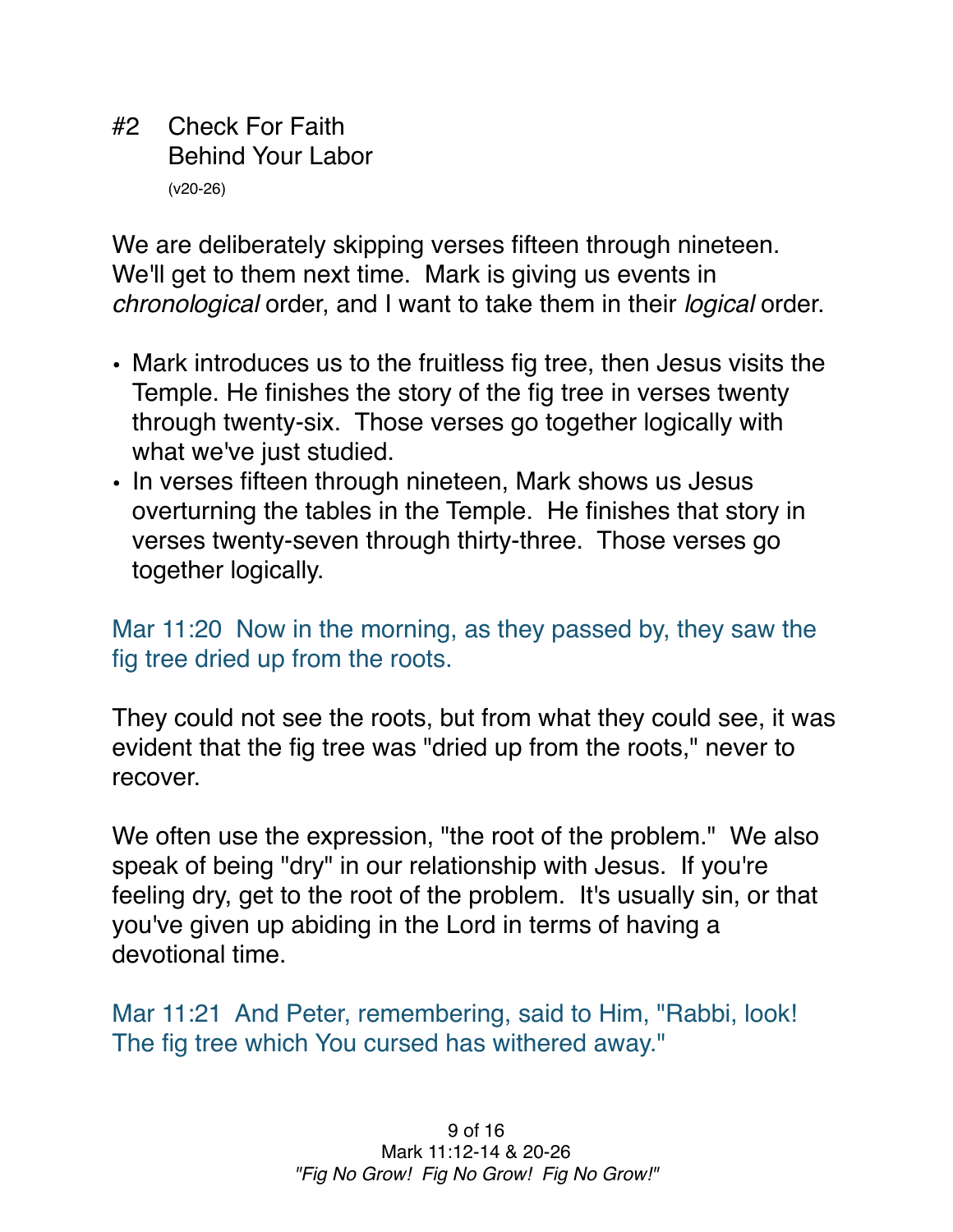Have you ever sent a text message that was misunderstood? One time, while we were babysitting Geno, I texted to a group, "I have the baby!" which, by the way, is a line of dialog from the film *Willow*.

One of the folks who received my text thought it was the kidnapper trying to make contact with me to arrange for ransom!

I'm not sure what to make of Peter's statement. I can't tell what his intent was. At the very least he was making note of the power Jesus had wielded to so completely kill the tree so quickly.

Like it or not, the withering of the fig tree was a miracle. An odd miracle; but a display of immense power over nature nonetheless.

Mar 11:22 So Jesus answered and said to them, "Have faith in God.

Wait a minute. What does having faith in God have to do with this dead tree?

Jesus was letting them know that the nation was headed into a time of judgment. In the mean time, the disciples would be sent into the world to preach the Gospel to all nations. They would need power to accomplish their task. Jesus thus launched into a talk about the power of God that would be available to them, and how to pray to receive it.

Think of it this way: If Jesus displayed such mighty power to make a tree fruitless, imagine what He could do to make His disciples fruitful.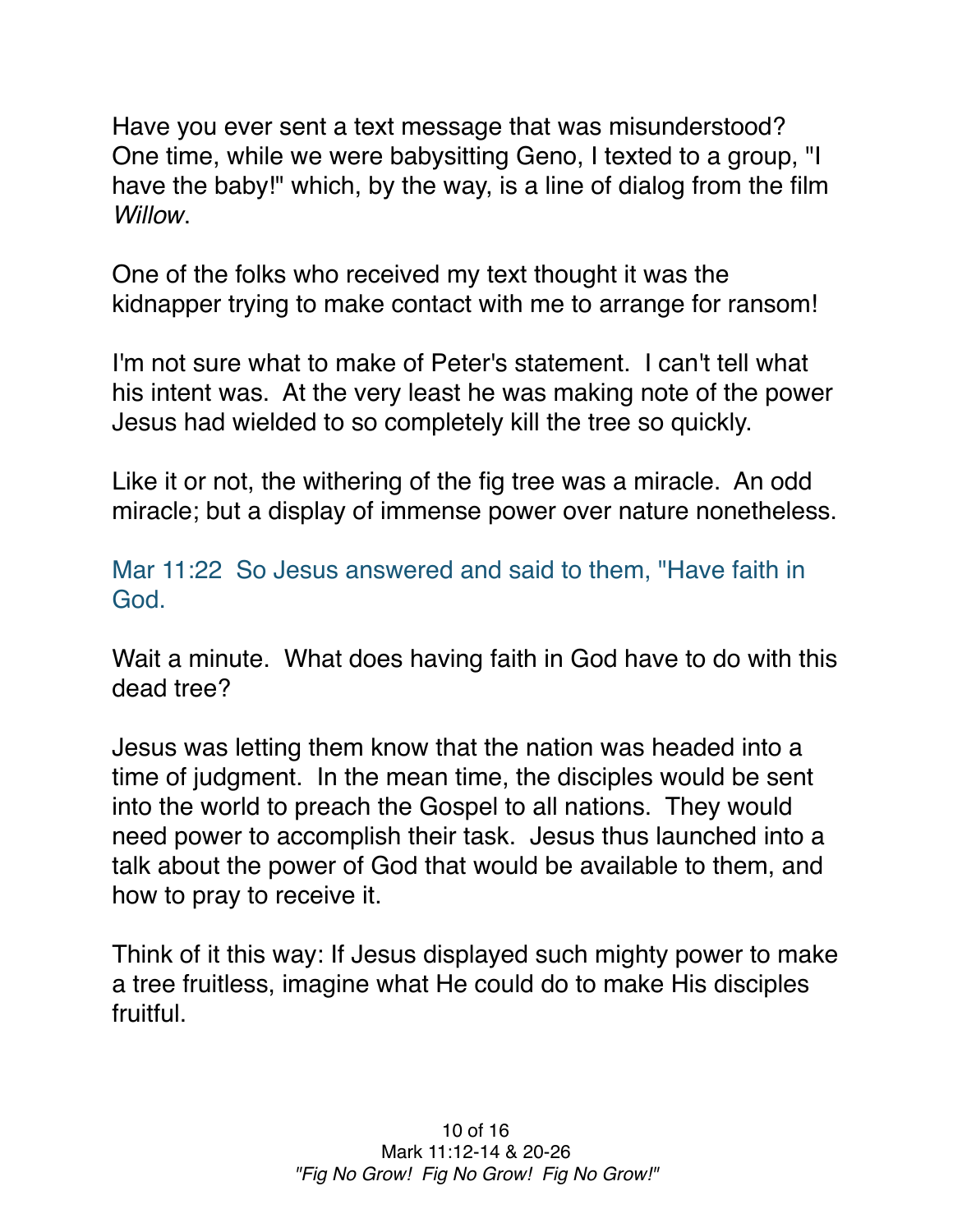Mar 11:23 For assuredly, I say to you, whoever says to this mountain, 'Be removed and be cast into the sea,' and does not doubt in his heart, but believes that those things he says will be done, he will have whatever he says.

Excuse me? Can I change the topography of the earth through prayer if I have faith in God? I've often wanted to level-out Hwy 395 between Four Corners and Adelanto; except that some of the dips make you feel like you're riding Screamin' Over California.

If you travel to Israel, you can visit the Mount of Olives. It's the mountain Jesus was referring to when He said, "this mountain." In the many centuries since Jesus first said, "For assuredly, I say to you, whoever says to this mountain, 'Be removed and be cast into the sea,'" **no one has ever done it.**

For over two-thousand years, either no saint has had that kind of faith, OR Jesus meant something entirely different.

I know there have been great men, and women, of faith. He must have meant something entirely different.

At this point we mostly back peddle and explain what Jesus did *not* mean, launching into some general thoughts about praying in the will of God. We make excuses for why we don't see powerful results as we pray.

I got to thinking, "What did the guys who originally heard these words think they meant?" We can determine what they thought Jesus meant by listening to them pray.

Peter was involved in a group prayer in The Book of Acts. In chapter three Peter and John healed the lame man who sat in the Temple.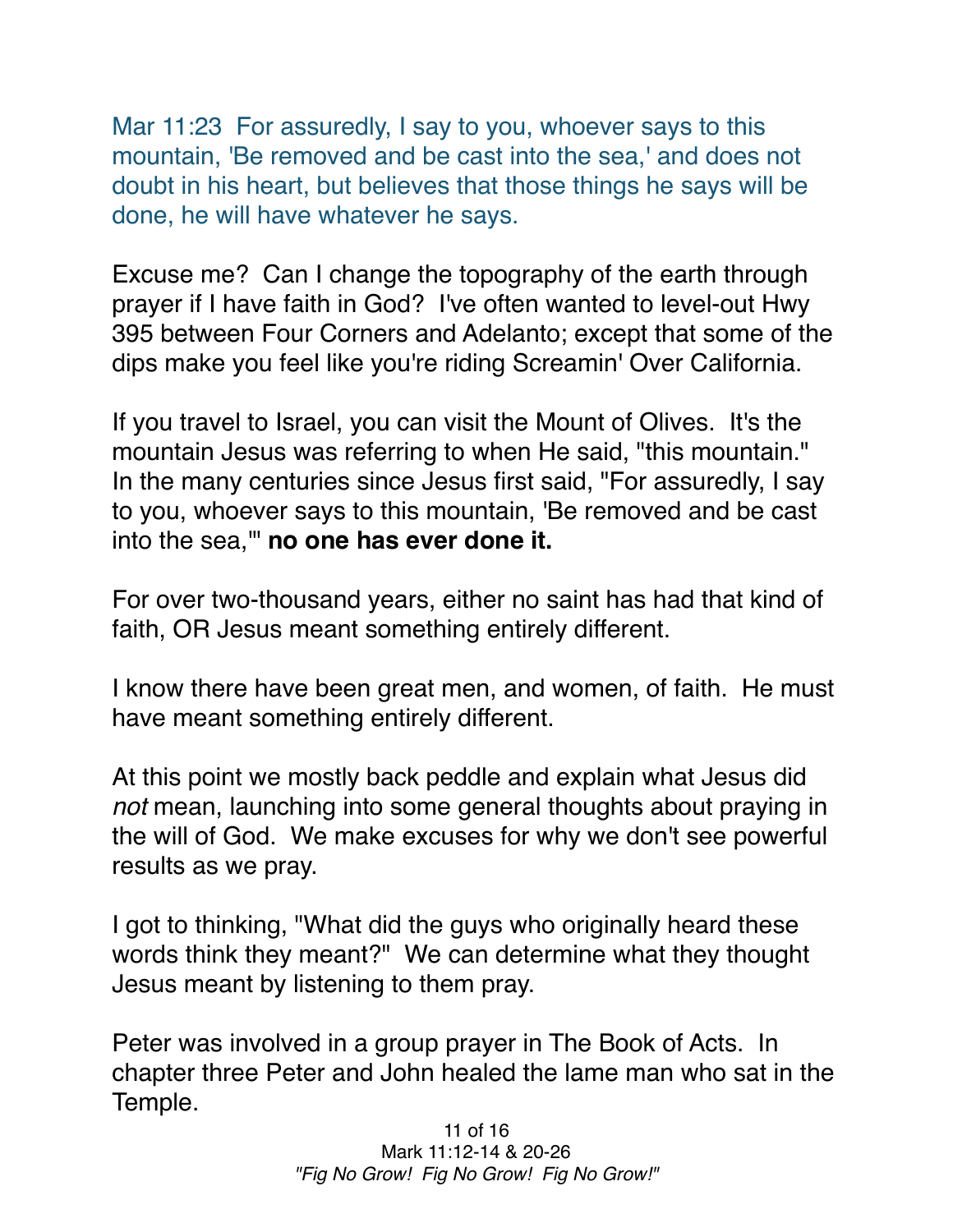They were taken into custody by the Jewish authorities for preaching the Gospel after the healing. It was the time they declared, "we must obey God rather than men."

After being threatened and released, they prayed. Here is a snippet of their prayer, from Acts chapter four: "Now, Lord, look on their threats, and grant to Your servants that with all boldness they may speak Your word, by stretching out Your hand to heal, and that signs and wonders may be done through the name of Your holy Servant Jesus" (v29-30).

What I found fascinating is what happened immediately after they prayed:

Act 4:31 And when they had prayed, the place where they were assembled together was **shaken**; and they were all filled with the Holy Spirit, and they spoke the word of God with boldness.

Think about it. In our verses in Mark, Jesus coupled prayer with casting a mountain into the sea. In Acts, Peter prayed, and an earthquake ensued.

He didn't pray for the earth to shake. He prayed for boldness and the earth shook as a token the prayer had been answered.

Jesus wasn't telling us to pray for mountains to be cast into the sea. The promise of Jesus was that they could have power to share the Gospel that was greater than the power it takes to cast a mountain into the sea.

Listen to this, from the Old Testament. It is a confirmation of this same principle. It may even have been on Jesus' mind.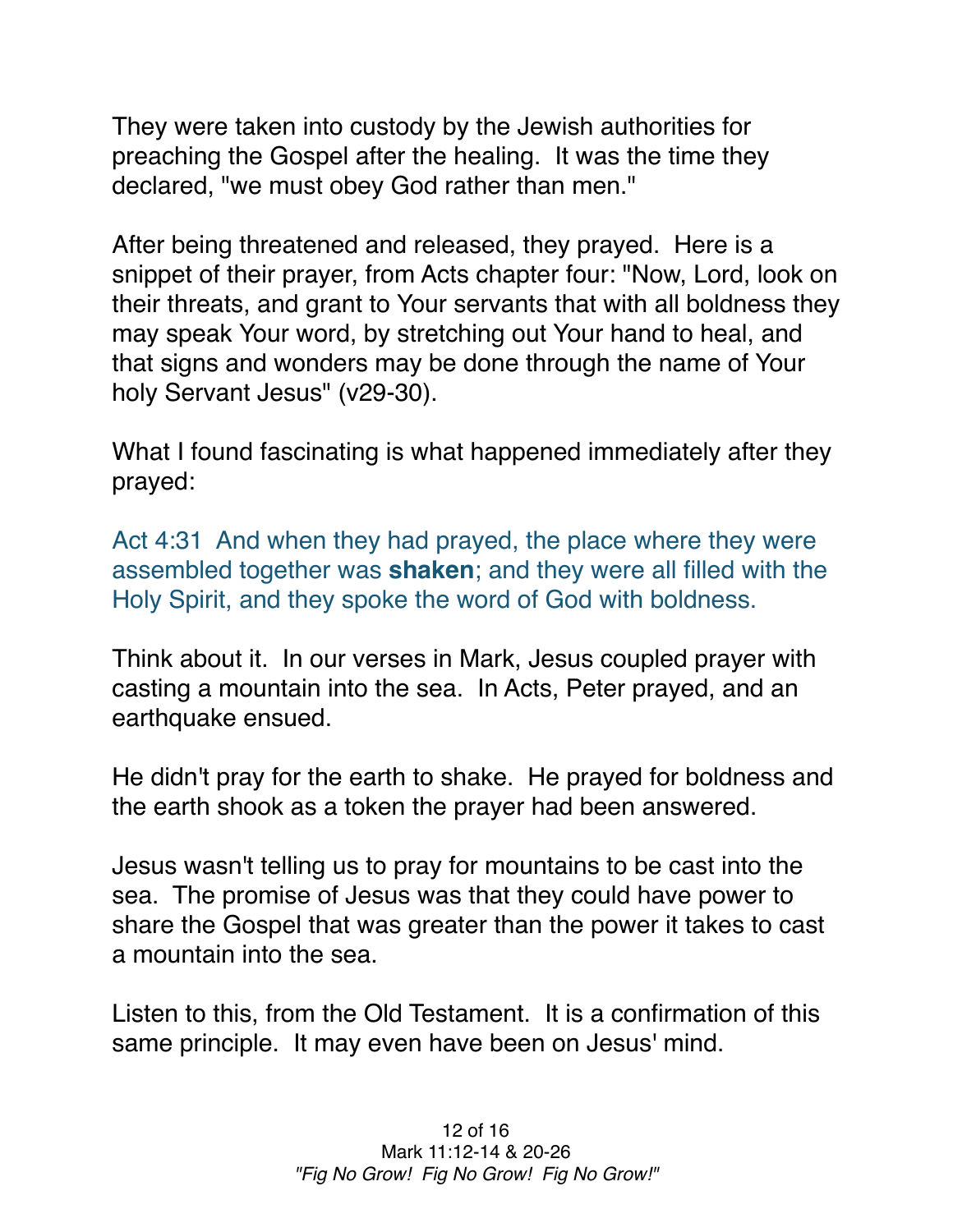Zec 4:6 ... "This is the word of the LORD to Zerubbabel: 'Not by might nor by power, but by My Spirit,' Says the LORD of hosts. Zec 4:7 'Who are you, O great mountain? Before Zerubbabel you shall become a plain!.."

Zerubbabel was tasked with rebuilding the Temple after the Babylonian captivity. It was tough going. God promised Him the power to accomplish the task. It was a power greater than that which would be needed to level a high mountain.

Let's read verse twenty-three again:

Mar 11:23 For assuredly, I say to you, whoever says to this mountain, 'Be removed and be cast into the sea,' and does not doubt in his heart, but believes that those things he says will be done, he will have whatever he says.

Jesus wasn't giving His followers a blank check to alter the topography of the earth. He was telling them, as He had told Zerubbabel, that we are assured power from Heaven for our mission.

Peter and company prayed for boldness. If we pray like they did, for boldness, *then* "you will have whatever [you] say."

Boldness is produced in you by God the Holy Spirit. Jesus promised His followers we could ask, seek, and knock, and receive more-and-more of the Holy Spirit.

Luk 11:9 "So I say to you, ask, and it will be given to you; seek, and you will find; knock, and it will be opened to you. Luk 11:10 For everyone who asks receives, and he who seeks finds, and to him who knocks it will be opened.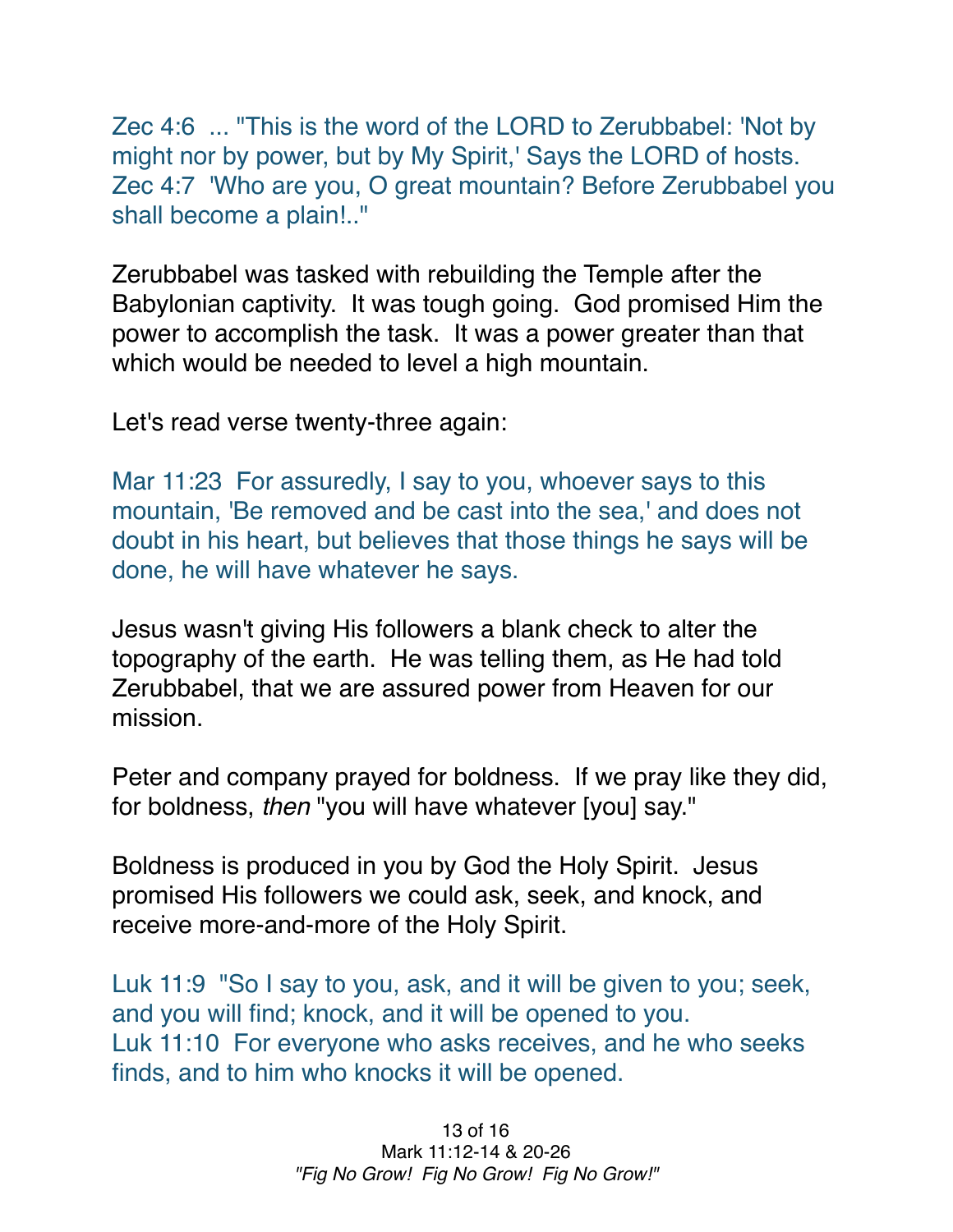Luk 11:11 If a son asks for bread from any father among you, will he give him a stone? Or if he asks for a fish, will he give him a serpent instead of a fish?

Luk 11:12 Or if he asks for an egg, will he offer him a scorpion? Luk 11:13 If you then, being evil, know how to give good gifts to your children, **how much more will your heavenly Father give the Holy Spirit to those who ask Him!"**

God promises to give you the Holy Spirit. Since you are already indwelt by Him, He must mean *more* of the Holy Spirit, coming upon you with boldness. If you ask, and seek, and knock - **if you pray** - you can believe He *will* give you the Holy Spirit.

I'm strongly suggesting that the Holy Spirit is the "whatever" you can have if you pray and believe God by faith.

Instead of being apologetic about not receiving answers to our prayers, we ought to get excited that Jesus **will** answer our prayers for boldness by the Holy Spirit.

Mar 11:24 Therefore I say to you, whatever things you ask when you pray, believe that you receive them, and you will have them.

This second "whatever" seems to be more inclusive of other "things" beyond the Holy Spirit. What are these "whatever's?"

I think we should look at how a real man of faith prayed. The apostle Paul records many of the things he prayed for. They are mostly related to furthering the Gospel, or to the growth of the Christians he encountered.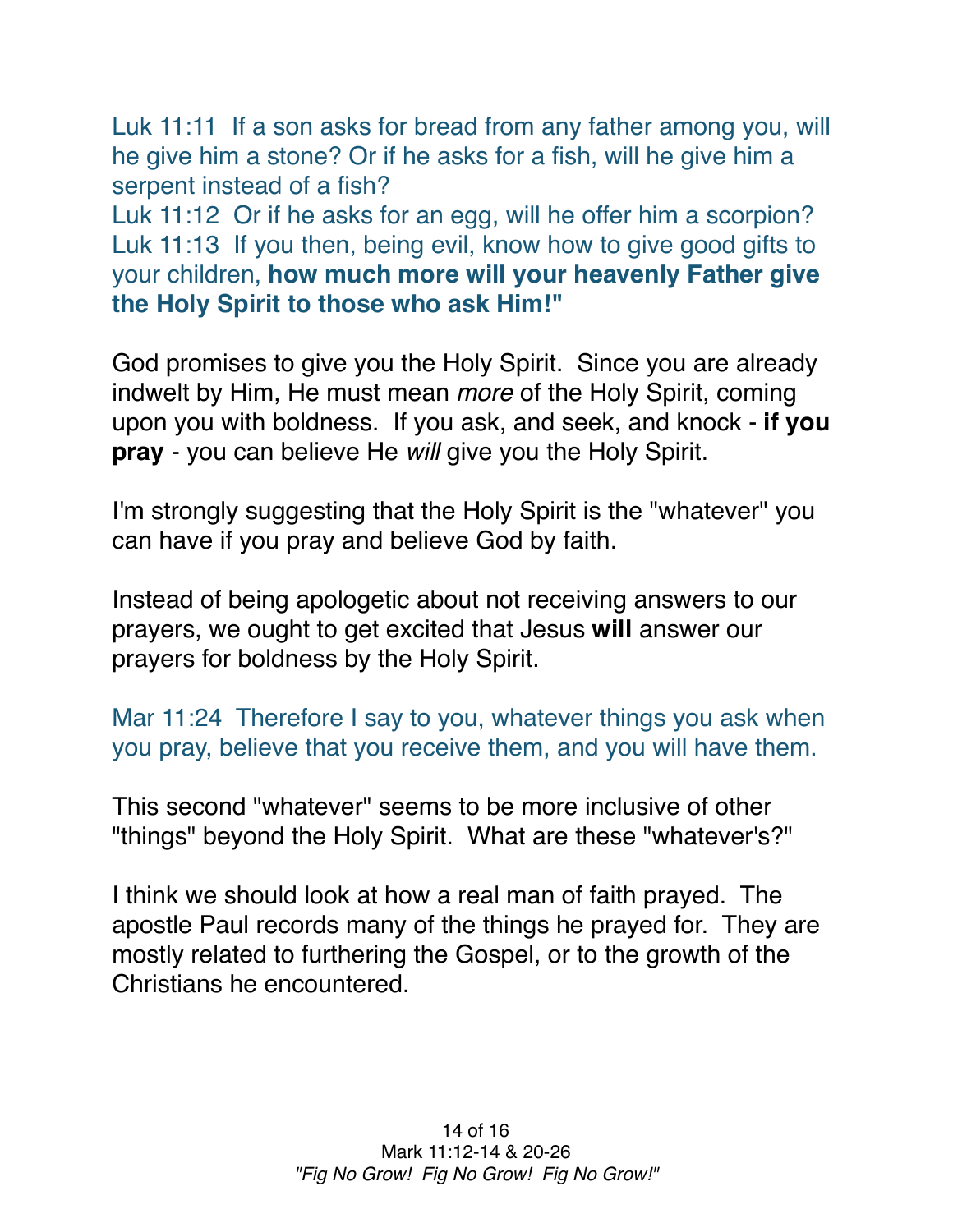When Peter heard these words Jesus spoke, and when Paul became aware of them after he was saved, they evidently thought Jesus meant "whatever things you ask" **was intended for mission critical stuff for furthering the Gospel and for building the church.**

Israel was going to be disciplined. The Kingdom of God on the earth would be postponed, awaiting the Second Coming of Jesus after the seven-year Tribulation on earth. After Jesus' Ascension into Heaven, and before the Tribulation, followers of Jesus are tasked with going into all the world preaching the Gospel and making disciples.

Does that sound like a daunting task? Does that seem overwhelming? Isn't it a lot like a giant mountain peak in your way, that seems impossible to climb?

It does seem insurmountable - except for the power of God, by His Holy Spirit, to level mountains or cast them into the sea.

We have two-thousand years of the history of the church obliterating mountains around the world as the Gospel was preached with Holy Spirit boldness. Iron Curtains, Great Walls, Third Reichs - none of what evil men, inspired by Satan, attempted could halt the building of the church.

Indeed, the gates of Hell cannot prevail against it - let alone some puny mountain.

Mar 11:25 "And whenever you stand praying, if you have anything against anyone, forgive him, that your Father in heaven may also forgive you your trespasses. Mar 11:26 But if you do not forgive, neither will your Father in heaven forgive your trespasses."